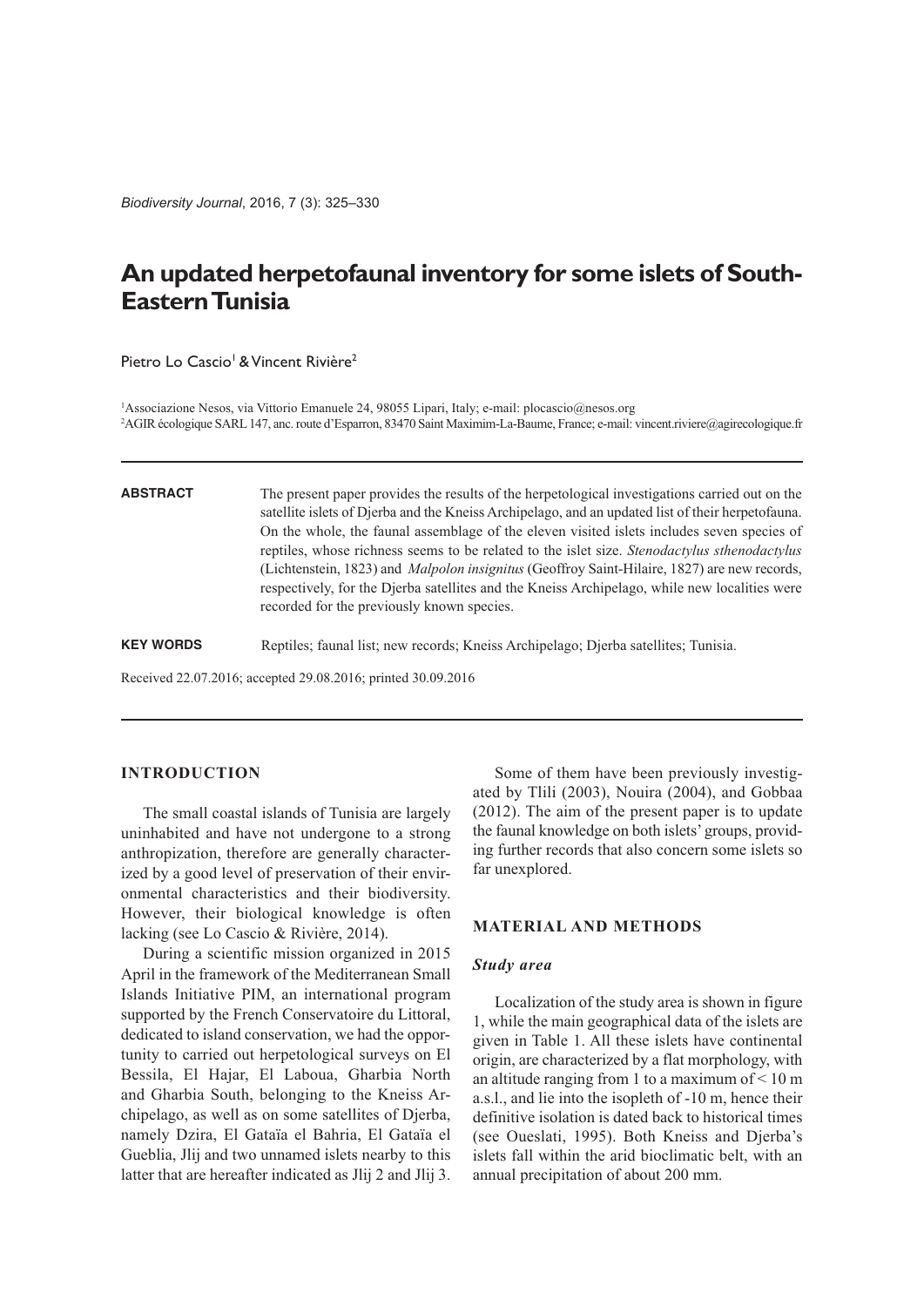

Figure 1. Geographical setting of the study area, South-Eastern Tunisia.

| <b>ISLAND</b>                 | A                                   | B      | C    | D |
|-------------------------------|-------------------------------------|--------|------|---|
| El Bessila                    | N 34.36639°<br>E 10.31444°          | 436.24 | 3090 | 3 |
| El Gharbia-<br>North          | N 34.32128°<br>E $10.27646^{\circ}$ | 0.19   | 6480 | 1 |
| El Gharbia-<br>South          | N 34.31999°<br>E 10.27499°          | 0.53   | 6665 | 1 |
| El Hajar                      | N 34.34277°<br>E 10.29083°          | 0.01   | 4405 | 0 |
| El Laboua                     | N 34.32749°<br>E 10.28194°          | 0.22   | 5855 | 1 |
| Dzira                         | N 33.87497°<br>E $10.73973$ °       | 2.44   | 315  | 4 |
| El Gataïa el<br><b>Bahria</b> | N 33.73222°<br>E 10.71527°          | 153.21 | 1500 | 5 |
| El Gataïa el<br>Gueblia       | N 33.69138°<br>E 10.77388°          | 72.81  | 575  | 4 |
| Jlij                          | N 33.59638°<br>E 10.86722°          | 149.29 | 3090 | 4 |
| Jlij <sub>i</sub> 2           | N 33.57909°<br>E 10.86893°          | 1.43   | 5815 | 0 |
| $Jliji$ 3                     | N 33.57732°<br>E 10.86966°          | 0.28   | 6055 | 0 |

Table 1. Geographical data of the study islands: A) geographical coordinates; B) surface (ha) (from initiative PIM Database); C) distance from main island/mainland (m); D) number of species.

The Kneiss Archipelago includes the tiny islets of El Hajar, El Laboua, Gharbia North and Gharbia South, and El Bessila which is the largest of the group. This latter is formed by sandy plains and dunes covered by sparse xeric grasslands of the *Lygeo-Stipetea*, and by a mosaic of sebkhas and chotts dominated by salt-marsh plant assemblages and intersected by tidal channel networks. The islet is still used for grazing and frequented by fishermen but without a permanent settlement. The other islets are mainly composed by sandstone and densely covered by halophile vegetation. Until recent times, El Laboua, Gharbia North and Gharbia South were forming a single island, where in 6th century A.D. was active a monastery (Trousset et al., 1992).

The satellites of Djerba, in alphabetical order, are Dzira, El Gataïa el Bahria, El Gataïa el Gueblia, Jlij, Jlij 2 and Jlij 3. All have a flat morphology and are formed by sandy and limestone outcrops, except for Jlij and the nearby islets which are exclusively sandy. The vegetation consists mostly in xero-thermophile and halophile steppe. The larger of the group, El Gataïa El Bahria, hosts an archaeological site with remains of tombs, while on El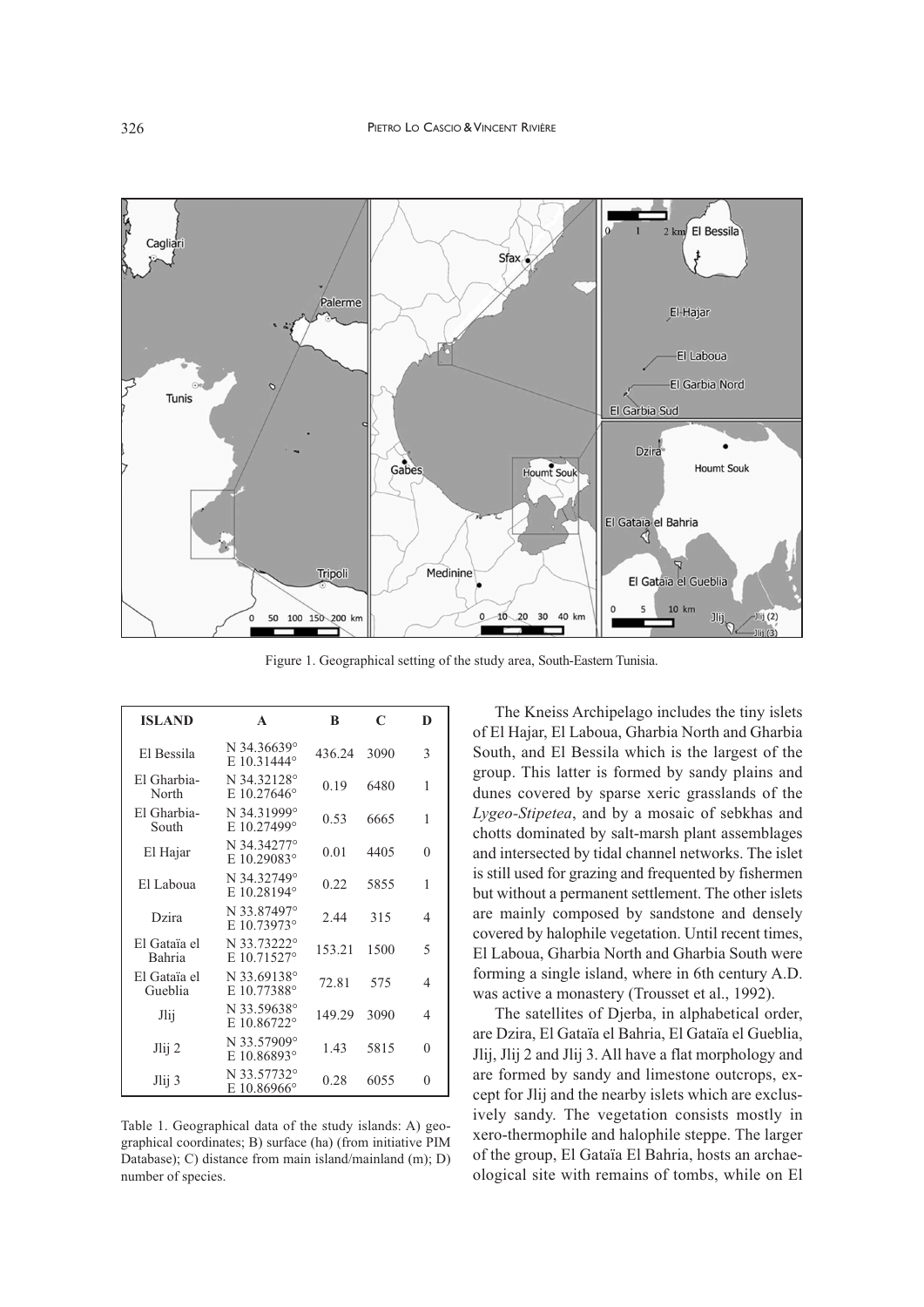Gataïa El Gueblia there are ruins of small fishing settlements and traces of <sup>a</sup> pas<sup>t</sup> agricultural exploitation.

# *Field work*

Field work was done from 7 to 13 April 2015, spending from some hours to one day on each islet; El Bessila was also visited nocturnally. Visual encounter surveys have been carried out along linear transects or on the whole accessible surface of the smallest islets. Animals have also been actively searched by lifting stones and by checking their potential shelters. All the found specimens have been identified, photographed and successively released at the place of capture. Their identification was done using the keys given by Joger (1984), Szczerbak (1989), and Schleich et al. (1996).

### *Nomenclature and data analysis*

The nomenclature follows Sindaco & Jeremčenko (2008) and Sindaco et al. (2013), excep<sup>t</sup> for the species formerly included in the genus *Mabuya* Fitzinger, 1826, that according to Bauer (2003) is here referred to *Trachylepis* Fitzinger, 1843. Faunal data analysis was assessed by using simple linear regression with 95% confidence limits and performed with the open source software PAST version 3.04.

## **RESULTS**

### *Species list*

# PHYLLODACTYLIDAE

### *Tarentola* cf. *mauritanica* (Linnaeus, 1758)

Previously recorded for El Gataïa El Bahria by Tlili (2003), although this locality has not been mentioned in the recent review of the Tunisian distribution of the genus *Tarentola* Gray, 1825 (Tlili et al., 2012a). The record for this islet was however confirmed by our observations, and the species was also found on El Gataïa El Gueblia and Dzira, where small populations occur usually in correspondence of vestiges, ruins and/or rocky outcrops. The lack of these microhabitats on Jlij, Jlii 2 and Jlii 3 could explain its apparen<sup>t</sup> absence on these islets.

REMARKS. The taxonomy of the *Tarentola* specimens from Djerba (and virtually from its satellites) is uncertain, and molecular investigations are still in progress (W. Tlili, pers. comun.). Joger (2003) found that they are morphologically very close to *T. mauritanica*, but affine to *T. deserti* Boulenger, 1891 from the results of electrophoretic analysis. Tlili (pers. comun. in Lo Cascio & Rivière, 2014) has supposed also their belonging to *T. fascicularis* (Daudin, 1802), while no data were given in the further papers by Joger & Bshaenia (2010), Tlili et al. (2012a) and Farjallah et al. (2013). Waiting for <sup>a</sup> definitive clarification of its status, the populations of the islets of Djerba are here referred to *Tarentola* cf. *mauritanica*.

### GEKKONIDAE

#### *Stenodactylus sthenodactylus* (Lichtenstein, 1823)

Previously recorded for El Gataïa El Bahria by Tlili (2003), although this locality has not been successively mentioned by Tlili et al. (2012b). The species (Fig. 2) has not been detected on the islet during our survey, but several habitats seem to be potentially suitable for this gecko, which is characterized by nocturnal activity and elusive behavior. One specimen was instead found in <sup>a</sup> diurnal shelter at El Bessila, despite the nocturnal survey we performed. This observation represents the first record of the species for the Kneiss Archipelago. On this islet *S. sthenodactylus* seems however rare



Figure 2. A specimen of *Stenodactylus sthenodactylus* from El Bessila (Kneiss Archipelago).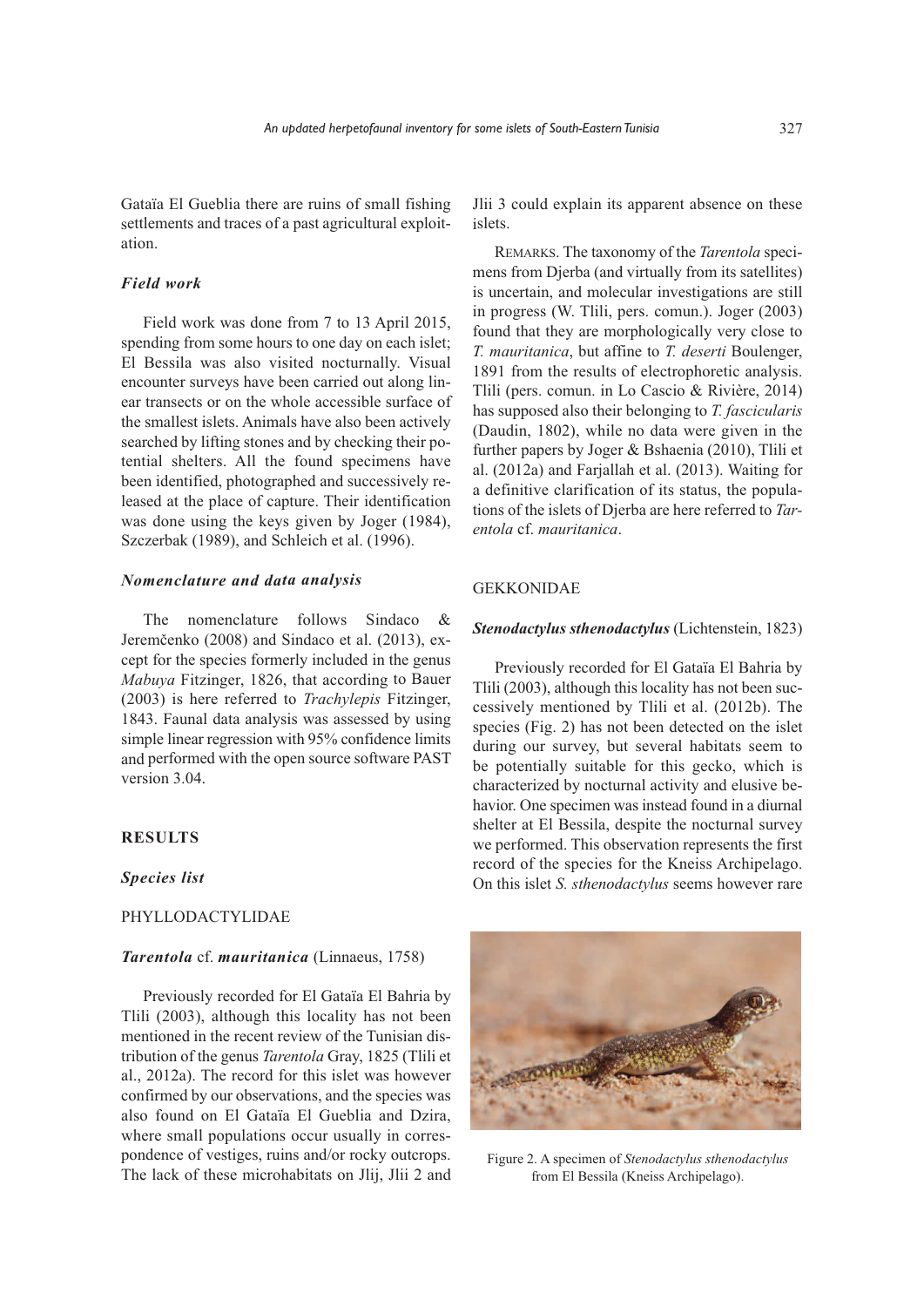and localized, as suggested by the lacking of further observations during a nocturnal prospection.

# SCINCIDAE

### *Chalcides ocellatus* (Forsskål, 1775)

Previously recorded for El Gataïa El Bahria by Gobbaa (2012), it has been found also on El Gataïa El Gueblia, Dzira and Jlij, as well as for El Laboua, El Gharbia North and El Gharbia South. It was known for Djerba (Escherich, 1896; Mertens, 1946; Parent, 1981; Thili, 2003), while it is a new record for the Kneiss Archipelago.

### *Trachylepis vittata* (Olivier, 1804)

Nouira (2004) has recorded this species (sub *Mabuya vittata*) for El Bessila and emphasized that it was also the first finding for the Tunisian islands, but the descriptive sheet given in this paper shows a photo of a specimen belonging to *Mesalina olivieri* (Audouin, 1829) (see Nouira, 2004: 4). Its occurrence on El Bessila is however confirmed from our observations.

# LACERTIDAE

#### *Acanthodactylus boskianus* (Daudin, 1802)

Previously recorded for El Gataïa El Bahria and El Gataïa El Gueblia by Tlili (2003) and for Jlij by Gobbaa (2012), it has been found also on Dzira. We can also confirm the record for El Bessila given by Nouira (2004).

### *Mesalina olivieri* (Audouin, 1829)

Previously recorded for El Gataïa El Bahria by Tlili (2003), it has been found also on El Gataïa El Gueblia, Dzira and Jlij.

# LAMPROPHIIDAE

#### *Malpolon insignitus* (Geoffroy Saint-Hilaire, 1827)

New record for Jlij. The species was previously known for Djerba (Parent, 1981; Tlili, 2003). We

can confirm also the record for El Bessila given by Nouira (2004).

# **DISCUSSION**

Two species, *Malpolon insignitus* and *Stenodactylus sthenodactylus*, are new records for the satellites of Djerba and the Kneiss Archipelago, respectively, while for other four species (*Tarentola* cf. *mauritanica*, *Chalcides ocellatus*, *Acanthodactylus boskianus* and *Mesalina olivieri*) new localities within the study area are given. Our observations also allow to confirm all the previous records given in literature, with the only exception of *S. sthenodactylus* for El Gataïa El Bahria, where however its occurrence cannot be excluded.

The Dierba satellites and the Kneiss Archipelago harbor respectively six and five species of reptiles, while no amphibians occur on both groups.

Comparing their faunal assemblages, *Mesalina olivieri* is a distinctive species of the Djerba satellites, but its absence fromthe Kneiss appears difficult to explain and is probably related to ecological constrains, considering that the Olivier's lizard is widely distributed and rather common both in continental and insular areas of Tunisia (Blanc, 1980).

Conversely, the largest islet of Kneiss, El Bessila, is inhabited by T*rachylepis vittata* that was not recorded for the Djerba satellites, as well as for the main island, although it occurs on other coastal islands (such as Kuriat and Kerkennah: see Lo Cascio & Rivière, 2014; Corti et al., 2015) and in several continental localities, including the southern Tunisia (Mayet, 1903; Kalboussi & Nouira, 2004).

On the basis of these updated information and those given in literature for Djerba and Kuriat (Tlili, 2003 and references therein; Lo Cascio & Rivière, 2014), the analysis of the herpetofauna by using a simple linear regression has shown an highly significant correlation between log N species and log area (r = 0.899, P = 0.0001) (Fig. 3). Species richness of the coastal Tunisian islets seems therefore mostly influenced by the island size, as also indirectly confirmed by the absence of herpetofauna on Jlij 2, Jlij 3 and El Hajar which are, respectively, the smaller of the Djerba and Kneiss groups. Among them, the relatively high number of species found on the tiny islet of Dzira could be justified by its closeness to the main island, as well as by its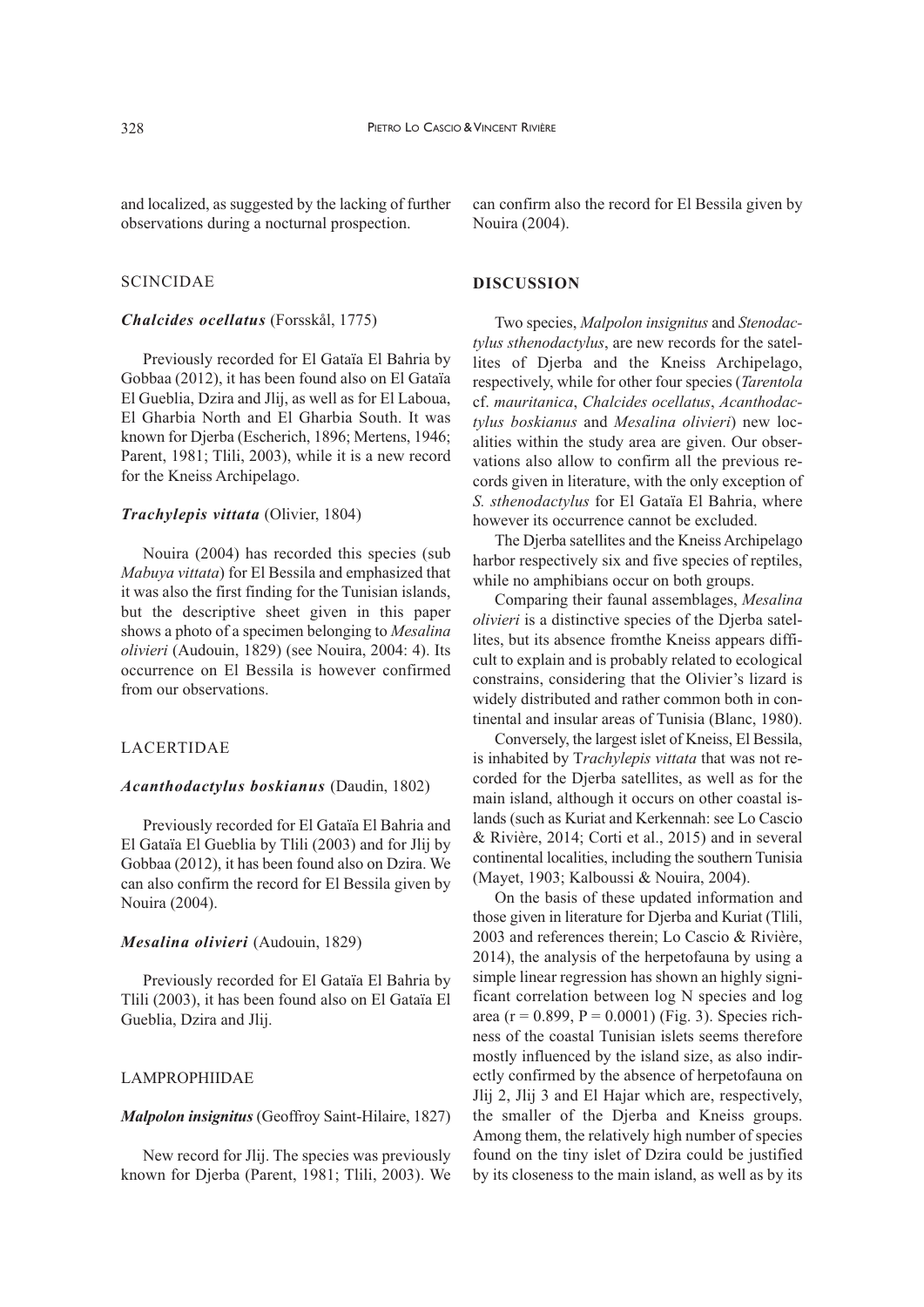

Figure 3. Species-area plot (log species - log area) of the herpetofauna of some Tunsian coastal islands. Numbers are as follows: 1) El Bessila, 2) El Laboua, 3) El Gharbia North, 4) El Gharbia South, 5) Dzira, 6) El Gataïa el Bahria, 7) El Gataïa el Gueblia, 8) Jlij, 9) Djerba, 10) Great Kuriat, 11) Small Kuriat.

environmental heterogeneity, determined by the occurrence of limestone and sandy areas together with some rocky outcrops.

None of the species occurring on both islet groups is listed among the threatened taxa of the Red List by IUCN (www.iucnredlist.org) or seems to be characterized by particular conservation problems at regional and local levels. However, it should be emphasized the importance of safeguarding and maintenance of the reptile populations that represent the most significant componen<sup>t</sup> of the terrestrial vertebrate fauna in these insular environments, and that could suffer any small disturbance or environmental alteration in these fragile ecosystems.

### **ACKNOWLEDGEMENTS**

We would like to sincerely thanks the participants to the PIM mission on Djerba and Kneiss, Sami Ben Haj, Mohammed Chaïeb, Ludovic Charrier, Mathieu Charrier, Anis Zarrouk, Frédéric Médail, Ridha Ouni and Philippe Ponel, for their invaluable help during the field work; the colleague Wided Tlili, for the useful information; the Agence de Protection et d'Aménagement du Littoral (APAL), and especially Morsi Feki and Anis Zarrouck, for given us the logistical support; all the team PIM, for their interest in the knowledge and conservation of the small islands of the Mediterranean.

# **REFERENCES**

- Bauer A.M., 2003. On the identity of *Lacerta punctata* Linnaeus, 1758, the type species of the genus *Euprepis* Wagler, 1830, and the generic assignment of the Afro-Malagasy skinks. African Journal of Herpetology, 52: 1–7.
- Blanc C., 1980. Notes sur les reptiles de Tunisie. VI. Observations sur la morphologie et les biotopes de *Mesalina* (Reptilia: Lacertidae). Compte rendu de séances de la Société de Biogéographie, 491: 53–61.
- Corti C., Lo Cascio P., Ben Haj S., Nouira S., Ouni R. & Rivière V., 2015. Update on the herpetofauna of the islands of East Tunisia. In: Poulakakis N., Antoniou A., Karameta E., Psonis N. & Vardinoyannis K. (Eds.). Abstracts of the International Congress on the Zoogeography and Ecology of Greece and Adjacent Regions, 13th ICZEGAR (Irakleio 7–11 October 2015). Hellenic Zoological Society, Irakleio, 105.
- Escherich C., 1896. Beitrag zur Fauna der tunisischen Insel Djerba.Verhandlungen der Zoologisch-Botanischen Gesellschaft in Wien, 46: 268–279.
- Farjallah S., Amor N., Gharbi R. & Said K., 2013. Relationships of the Moorish gecko *Tarentola mauritanica* sensu lato (Reptilia, Phyllodactylidae) populations in Tunisia: morphological and karyological assessment. Annales Zoologici, 63: 149–156.
- Gobbaa I., 2012. Variabilité morphologique du Lézard *Acanthodactylus boskianus* habitant les îlots de la lagune de Boughrara. Mastère de Recherche, Université de Gabes, Faculté des Sciences, 44 pp. (unpublished document)
- Joger U., 1984. Taxonomische revision der Gattung *Tarentola* (Reptilia: Gekkonidae). Bonner zoologische Beiträge, 35: 129–174.
- Joger U., 2003. Reptiles and amphibians of southern Tunisia. Kaupia, Darmstädter Beiträge zur Naturgeschichte, 12: 71–88.
- Joger U. & Bshaenia I., 2010. A new *Tarentola* subspecies (Reptilia: Gekkonidae) endemic to Tunisia. Bonn zoological Bulletin, 57: 267–274.
- Kalboussi M. & Nouira S., 2004. Régime alimentaire de *Mabuya vittata* (Olivier, 1804) (Reptilia: Scincidae) en Tunisie. Bulletin de la Société herpétologique de France, 109: 43–50.
- Lo Cascio P. & Riviére V., 2014. Herpetofaunal inventory of Kuriat and Jbel islands (Tunisia). Biodiversity Journal, 5: 391–396.